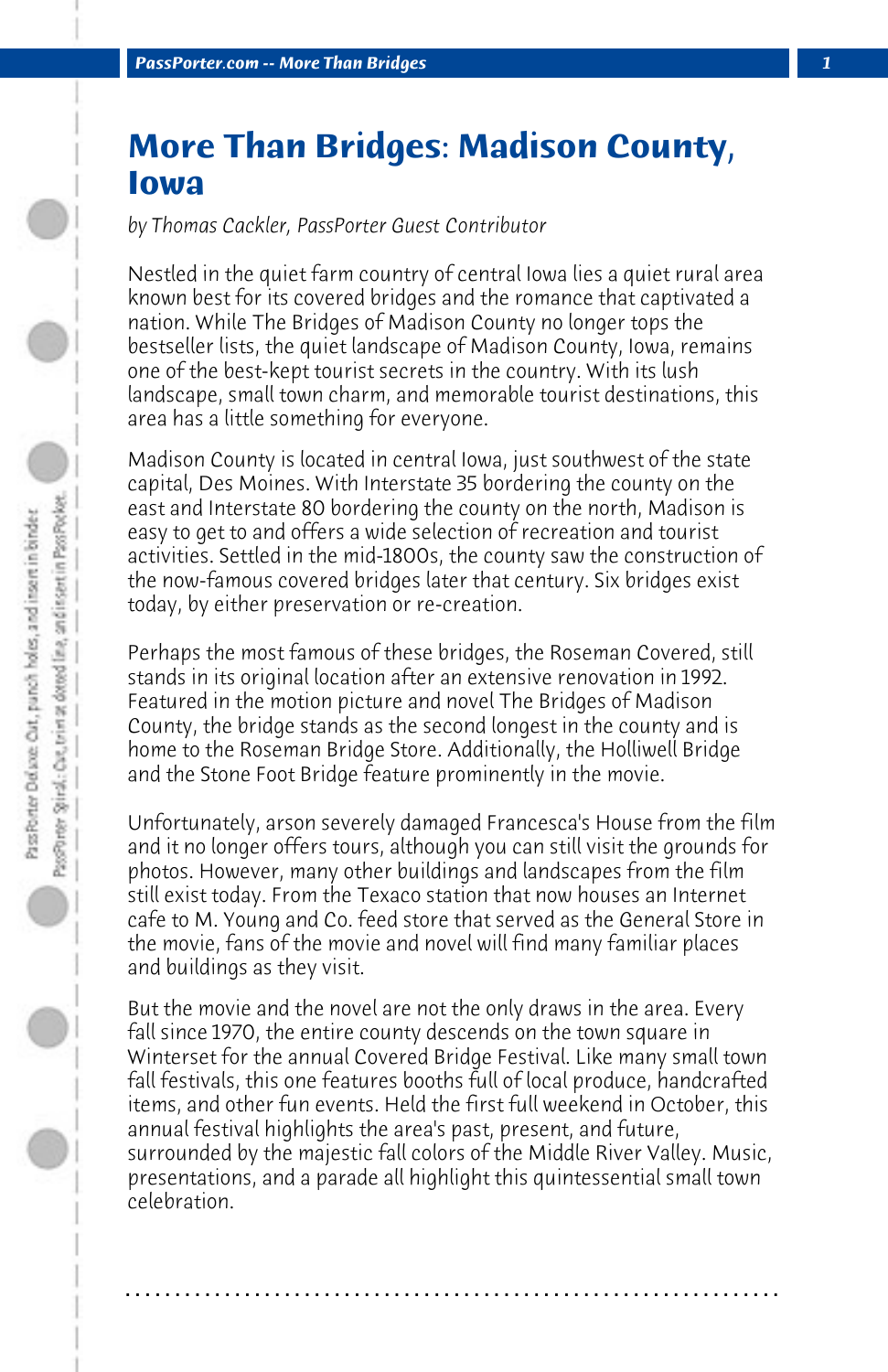Winterset also features a city park that rivals larger cities for attractions and amenities. In addition to the relocated Cutler-Donahue Covered Bridge, the city park features a hedge maze, camping facilities, and two other historical attractions. Besides the previously mentioned Stone Bridge, the Clark Tower stands as a monument to some of the area's first settlers. Built in 1929 and at over 25 feet tall, the limestone structure offers an impressive view of the surrounding area.

Winterset is also home to a vibrant town square of specialty shops featuring collectibles, gourmet food, and other merchandise. If you are a quilting fan, the home of Fons and Porter's Love of Quilting television program and magazine are also located here on the town square. If you have a desire to sit in the same seat Clint Eastwood did during the filming of The Bridges of Madison County, you can stop into the Northside Cafe and grab the fourth stool from the front of the restaurant.

However, the most famous person to ride off from Winterset is still one of the town's favorite sons. Marion Morrison, better known to most as John Wayne, spent his early childhood in Winterset after his birth on May 26, 1907. While his family moved when he was four, the house where he was born still stands and offers tours daily from 10:00 am to 4:30 pm except for New Year's Day, Easter, Thanksgiving and Christmas. For a cost of \$4/adult, \$3/senior, and \$1/child, you can visit the birthplace and see memorabilia from classic John Wayne films such as Rio Lobo, True Grit, and Stagecoach. An adjacent store sells John Wayne merchandise and proceeds go to help fund the non-profit John Wayne Birthplace Society.

Madison County shows that while Iowa isn't atop many people's top places to visit, the charm of a tourism destination isn't in bright lights or theme parks. Instead, these tourism destinations are memorable for the experiences they offer their guests. Whether it's the romantic story of Francesca and Robert, or the rugged individualism as showcased by Winterset's favorite son draws you in, Madison is a destination that is highly recommended.

*About The Author: Thomas Cackler is the PassPorter's Club "on call" editor and consultant. A veteran of five trips to Walt Disney World and one Disney Cruise since 2002, Thomas is a member of several online Disney communities including the PassPorter forums where he shares his knowledge and love of the Disney Parks with anyone who will listen. He lives in Iowa with his wife Julie and nephew Joey.*

**. . . . . . . . . . . . . . . . . . . . . . . . . . . . . . . . . . . . . . . . . . . . . . . . . . . . . . . . . . . . . . . . . .**

*Article last updated: 5/17/2007*